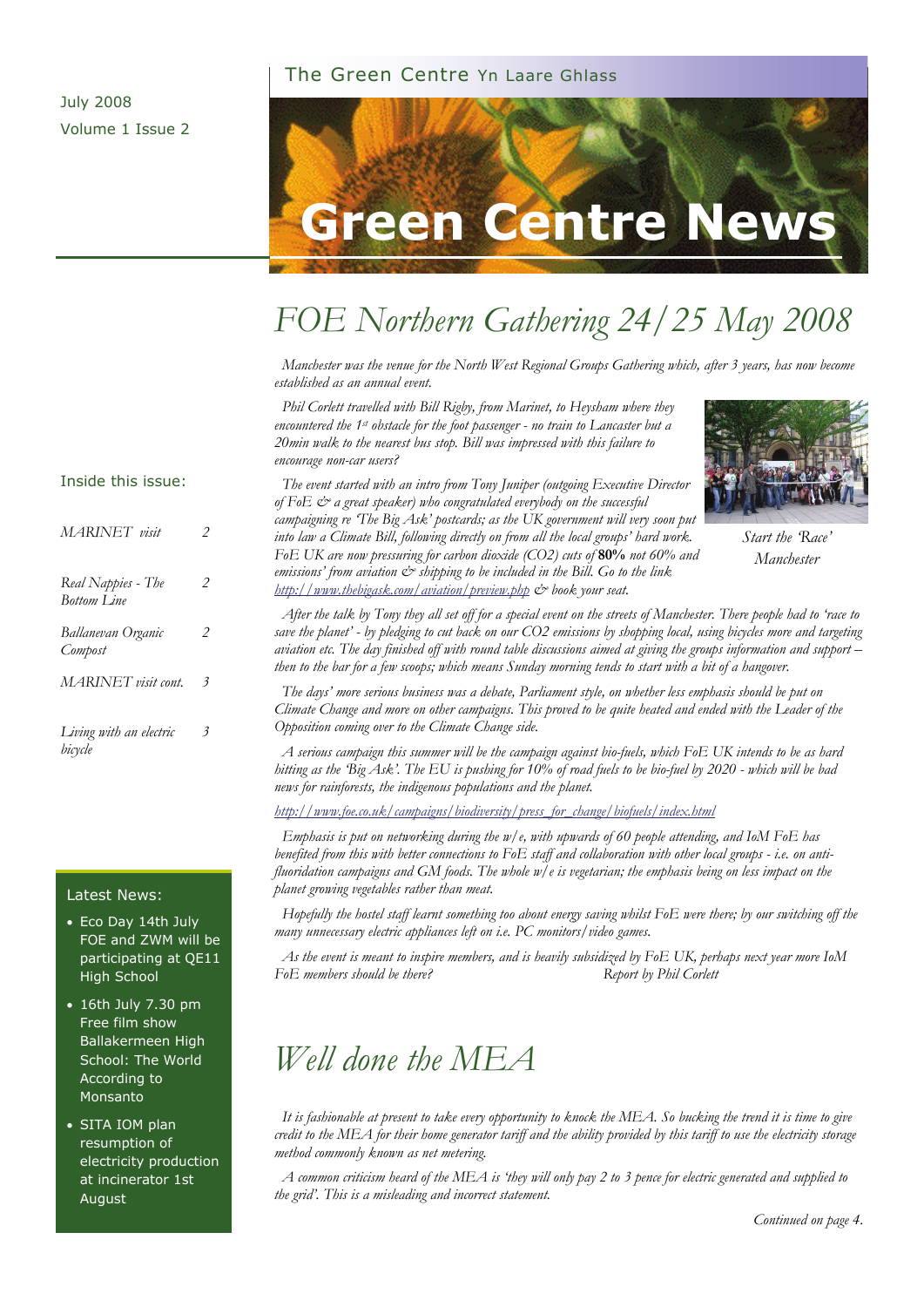

*Coastal waters and shorelines threatened by off-shore development?* 

**The good news is that modern real nappies are easy to use and easy to wash.** 

# *Marinet's visit 21/22 May 2008*

 *Following concerns about marine aggregate dredging (SAE) from various users of the Island's territorial sea - ranging from commercial fisheries, anglers, divers, bird watchers, marine biologists, the Celtic League and a pressure group called Manx Sea Matters -* **IoM FoE** *persuaded the Department of Agriculture and Fisheries into inviting the marine arm of FoE UK, who are a group called MARINET, to the Island to put their side of the argument against marine dredging.* 

 *The DTI have granted two provisional dredging licenses - which they say in no way allows for actual dredging to take place until a FULL license is granted. Last* 

*year two large and very influential companies, Cemex and Thames Estuary Dredging did some grab sampling.* 

 *Marinet's & IoM FoE's concerns are that the 'due process' could be biased to these companies, who have a vested interest in recouping their expenses incurred on the 'sampling', even though the DTI says all environmental impact assessments (EIA) will be carried out. A concern is that the EIA is paid for by the applicant; so hardly neutral!* 

*Some consequences of SAE is the loss of fisheries habitat - (one zone licensed is a herring spawning ground) + sand eels habitat will* 

*disappear (loss of food for cetaceans & birds); dredging can speed up coastal erosion; long plumes of 'spoil' spread miles from these huge dredging ships, to name but a few of the damaging effects of this process.* 

 *Bill Rigby of Marinet arrived just in time for the start of the AGM of IoM FoE and to listen to the invited speaker, Capt Mike Brew (DoT), who is Chair of the Island's Territorial Seas Committee (responsible for mineral* 

### *The Bottom Line*

 *Wood cellulose fibre, adhesives, gel, artificial perfumes, coloured dyes, polyacrylate, polyester, polythene, polypropylene, and strearyl alcohol-these are some of the materials used in making disposable nappies. Do you really want them coming into contact with your baby's bottom?* 

 *After years of general acceptance because of their convenience we are beginning to realise the environmental cost of disposable nappies.* 

 *A baby gets through an average of 10 nappies a day in the early days reducing to around six a day later on. That adds up to about 3,000* 

*nappies by the time they are a year old.* 

 *The good news is that modern real nappies now come in many different designs. Some are really colourful and funky. They are easy to use and easy to wash. We even have a local 'nappy lady' Sinead who will come to your home, show her amazing collection and discuss the pros and cons of each style.* 

 *If you are receiving Income Support or Family Income Supplement you can get a loan from the DHSS to buy real nappies. The Exceptional Needs Grant and Budgeting Loans Claim form can be obtained from Social Security* 

*Division Markwell House, Market Street, Douglas.* 

 *If you would like Sinead the 'nappy lady' to call contact her at mail@nappybusiness.co.im or phone 671097 mobile 470197* 

 *There is lots more information about real nappies on the website of the Women's Environmental Network* **www.wen.org.uk** 



*Compost ready for your garden; available in handy sized bags or in bulk sacks* 

# *Ballaneven Organic Compost Ltd*

 *The company, started by Martin Birchenough and John Kneen, in 2005, receives about 3.5/4 thousand tonnes of green waste and road sweepings each year, and converts it into about 2000 tonnes of quality compost.* 

 *Three grades of compost are offered; 25mm at £10/m3; 10mm at £20/m3 and the top quality 5mm at £30/m3. The bags in the photo are £3.50 each or 3 for £10. They can be ordered, for all island delivery, from Keigs in Peel.* 

 *The compost is regularly tested by the government laboratory for pathogens, heavy metals etc and exceeds the PASS 100 standard. For further details visit: www.ballaneven.com Keigs Tel: 843729*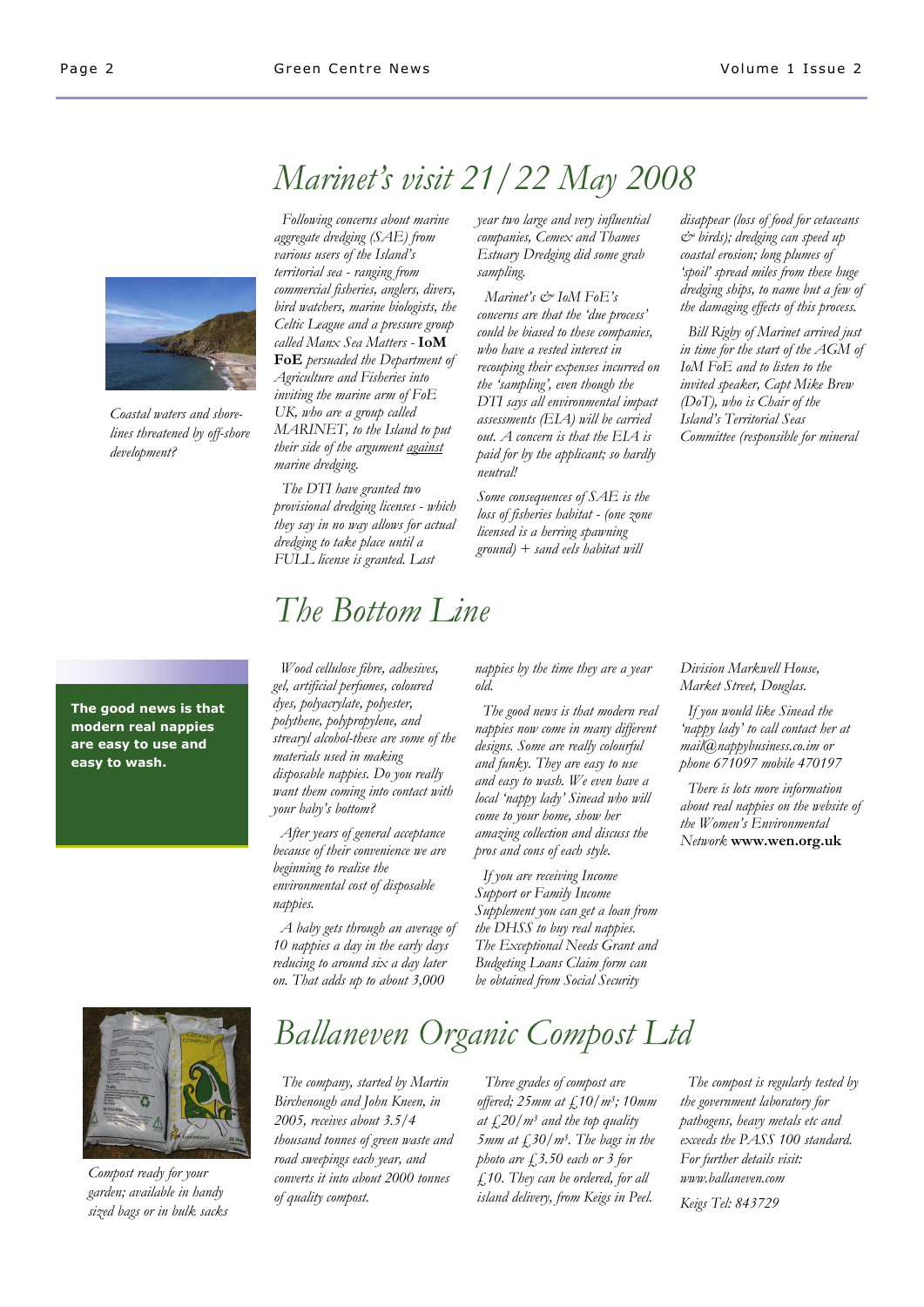### *Marinet's visit 21/22 May 2008*

*extraction and what happens in our seas). This was a very enlightening meeting for Bill - as he wasn't aware of how our government departments work - and he also learned of plans for the Marine Spatial Plan.* 

 *The following day Bill managed to talk on 3 radio stations, meet the Peel Fisheries boss Tom Bryant-Brown and then do an interview with IoM Newspapers; followed by a public talk at St Ninian's school!* 

 *Everything went well particularly at Manx Radio where Dan Davies's 'Talking Heads' show had Bill of Marinet, Phil of IoM FoE and Neil Corlett of the DTI who all presented their views &* 

*replied to the public's concerns on marine dredging. This lasted for a full hour.* 

 *The public meeting on the Thursday night was very kindly set up by Dr Fiona Gell & introduced by the Minister of DAFF Phil Gawne (showing his concern about marine dredging). Bill gave a colourful and well informed presentation to the audience taking many questions such as '…was the sand needed for the runway extension infill'? but the Minister discounted this as the EIA wouldn't be done in time.* 

 *Many thanks have to go out to DAFF, for covering the cost of Marinet's visit, and Bill was very* 

*impressed with the Island; saying he would like to return again sometime soon.* 

 *For more information on Marinet's extensive work on marine dredging and all aspects of marine information <http://www.marinet.org.uk/>*

*Report by Phil Corlett* 



**Bill gave a colourful and well-informed presentation to the audience taking many questions…….** 

### *Living with an electric bicycle by Chris Burton (MEAC)*

 *I have always had a love hate relationship with hills. Even at a tender age I appreciated the negative impact of gravity; having fallen off a bike, after getting a speed wobble, descending a hill.* 

 *The Island is far from mountainous but, in the vicinity of Port Erin, there are a few steep hills which used to have the warning "this hill is dangerous to cyclists". The reason I mention these hills is not the going down it's the getting up that takes effort and time; a bit like 'it's not the fall but the sudden stop that does the damage'.* 

 *A lot of my journeys are short - to the lifeboat station, shops, friends' houses or the allotment - and, when you live on a hill, it is always going home that is the hardest part of a journey. It made little sense starting the car or motorcycle, so I used to cycle on bikes recovered from the southern amenity site and resurrected from the dead. Many wanted little more than a few new cables and some oil. I wonder why they were discarded in the first place.* 

 *So it was a revelation to me that* 

*you could get motors on bikes to get you home; and, following a test ride on a friend's, I decided to look into the product. I decided on a Powacycle as it has a good following, and specification, and uses a metal polymer battery system. I actually bought mine in Bolton but they are now stocked in a Ramsey cycle shop.* 

 *The bike is a pleasure to use; has 6 gears and pedal assist - as well as a twist grip that you can use to increase the power available. In our Manx terrain, and with an overweight pilot, its range is 15 miles; although it is advertised as almost twice this! It is quite enough for most journeys. I find that I can cycle from Port Erin to Douglas in 50 minutes and similar to Peel though I have to find an electrical outlet in which to recharge the batteries to get home. The bike can be peddled without the battery pack - though it is quite heavy going other than on the flat. It works best as pedal assist. In this mode the motor cuts in and out. The bike is restricted to 15 mph as a sensor cuts the motor when you reach this speed - it is best described as if someone is pushing you gently along* 

*the road; and hills and headwinds are easier.* 

 *Since we bought the bike, last March, my wife and I have travelled over 400 miles - with its associated offset of fossil fuel. It takes about 2 pence to recharge the batteries; and if I have power available from my renewable energy systems, I can charge the batteries at no cost or use of carbon.* 

 *I have been able to carry the bike in the guards van on the steam railway; and we have bought season tickets. This increases the range and usefulness of the bike. I have not tried to get it on the bus yet but I will, in the winter, when the trains stop working.* 



*It is best described as if someone is pushing you gently along the road; and hills and headwinds are easier.*